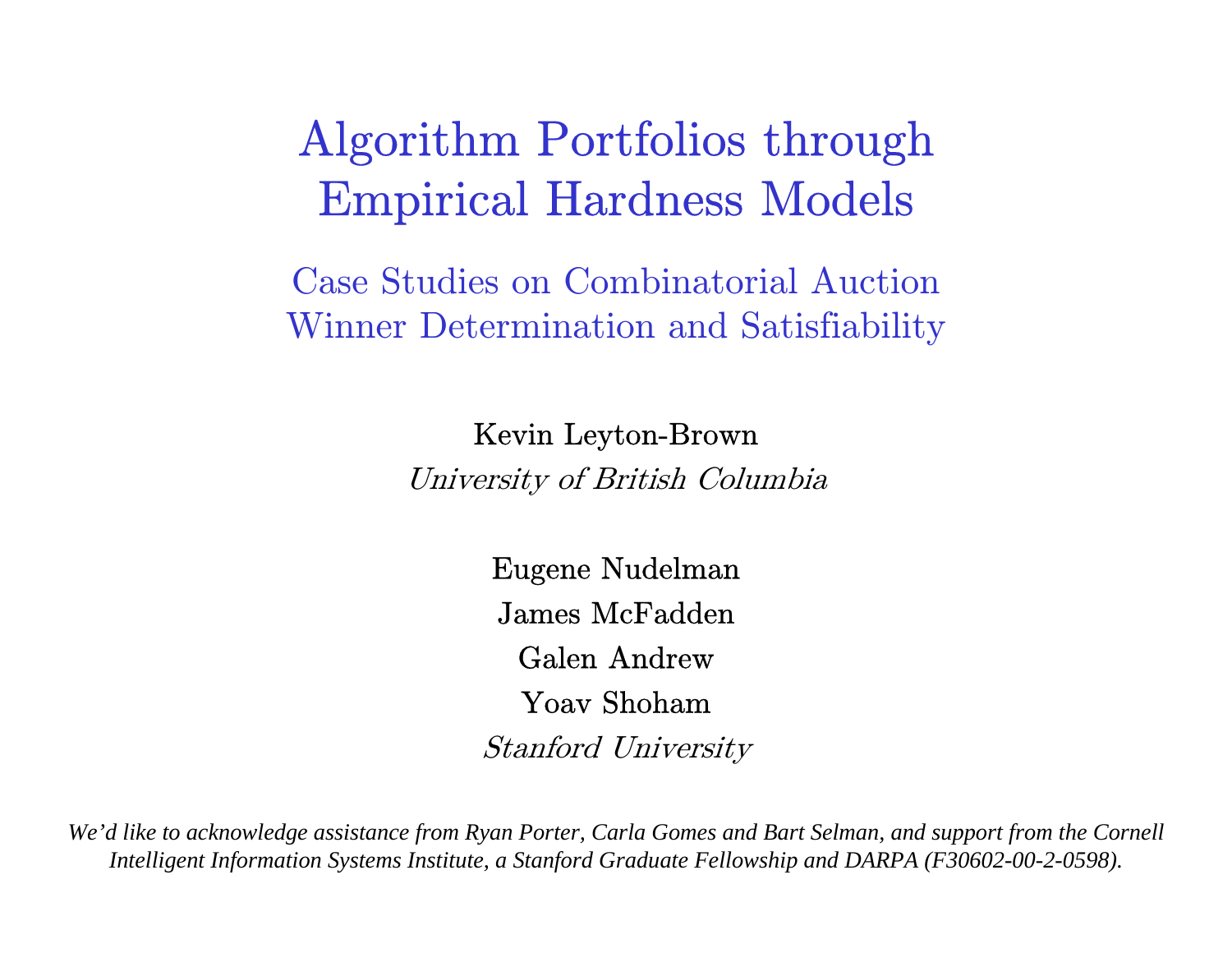# The Algorithm Selection Problem

- $\bullet$  What is the best algorithm for a given problem?
	- worst-/average-case measure doesn't tell the whole story
	- ideally, select algorithm on a per-insta nce basis [Rice]
- • Our approach:
	- Identify:
		- a target distribution of problem instances, D
		- a set of algorithms, where each algorithm has a significant probability of outperforming the others on instances drawn from  $D$
		- polytime-computable **features** of problem instances
	- Learn per-algorithm empirical hardness models
	- Use the models to construct an algorithm portfolio by choosing the algorithm with the best predicted runtime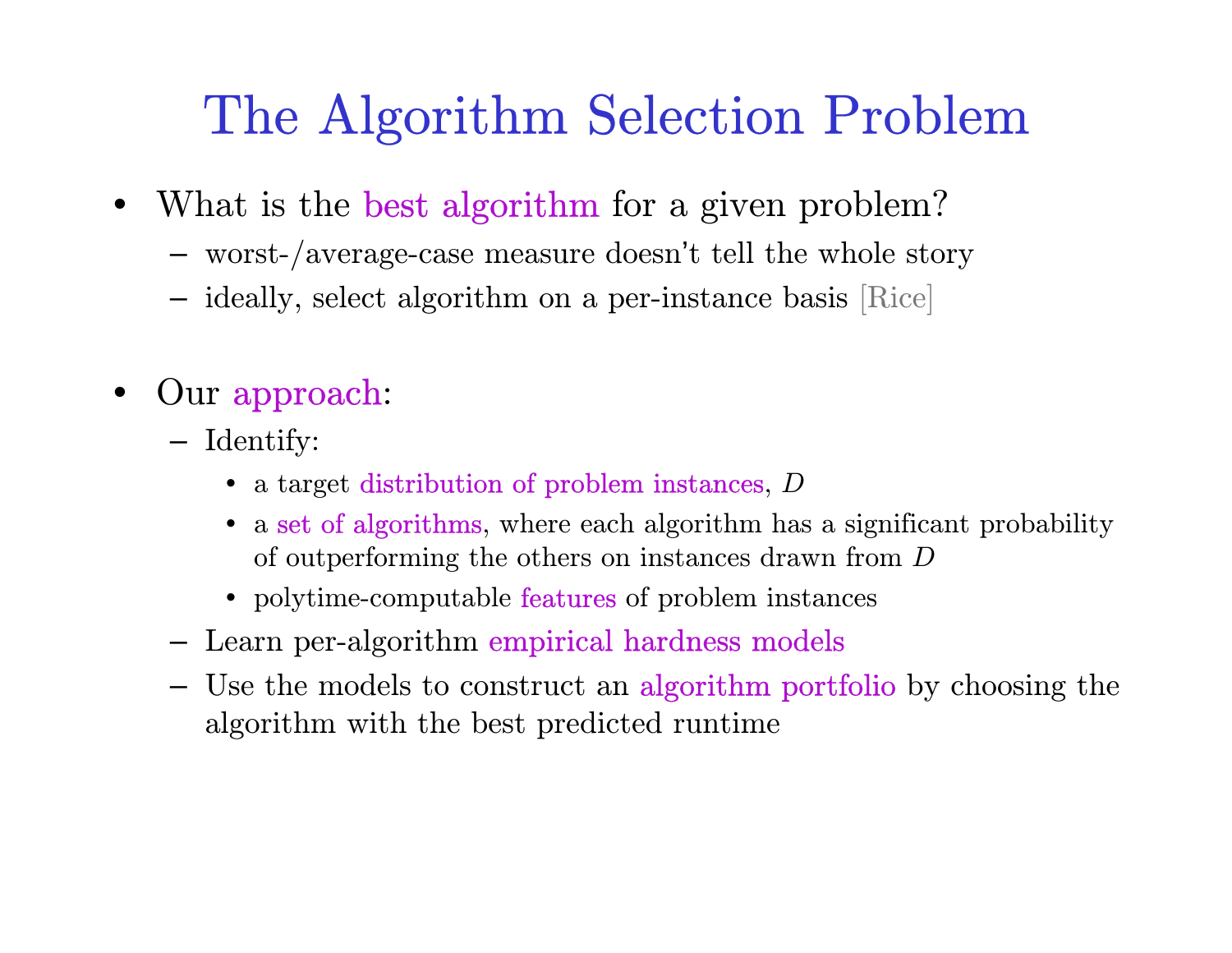#### Combinatorial Auction Winner Determination

- Equivalent to weighted set packing
- Input:  $n$  goods,  $m$  bids
- Objective: find revenue-maximizing non-conflicting allocation

maximize: 
$$
\sum_{i=1}^{m} x_i p_i
$$
  
subject to: 
$$
\sum_{i|g \in S_i} x_i \le 1 \qquad \forall g
$$

$$
x_i \in \{0, 1\} \qquad \forall i
$$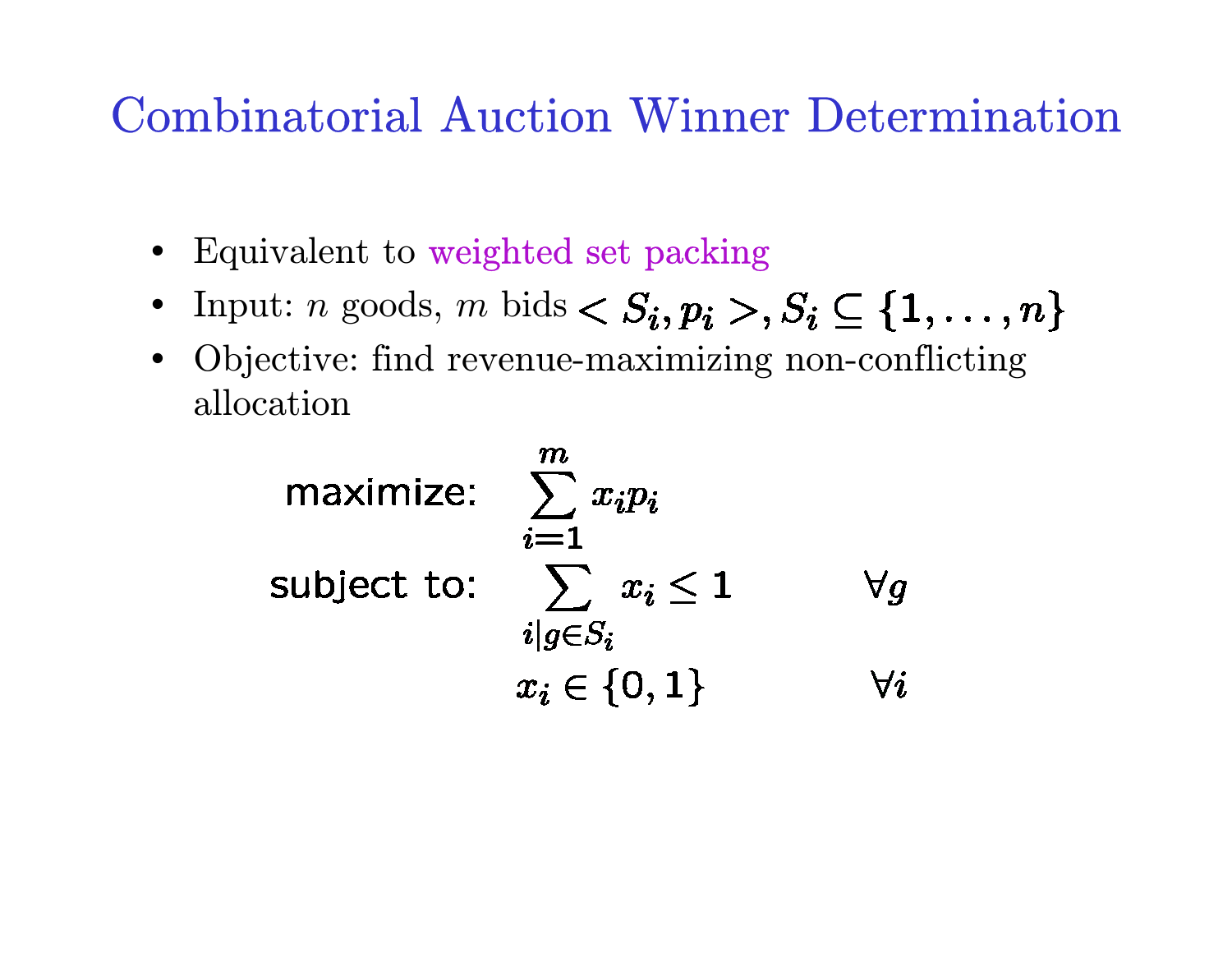## WDP: Runtime Variation

- • Complete algorithms:
	- CPLEX [ILOG Inc.]
	- CASS [Leyton-Brown et.al],
	- GL [Gonen and Lehman]
- •• Gathered runtime data using various distributions
	- randomly sampled generator'<sup>s</sup> parameters for each instance
- • Even holding problem size constant, runtimes vary by many orders of magnitude across and within distributions

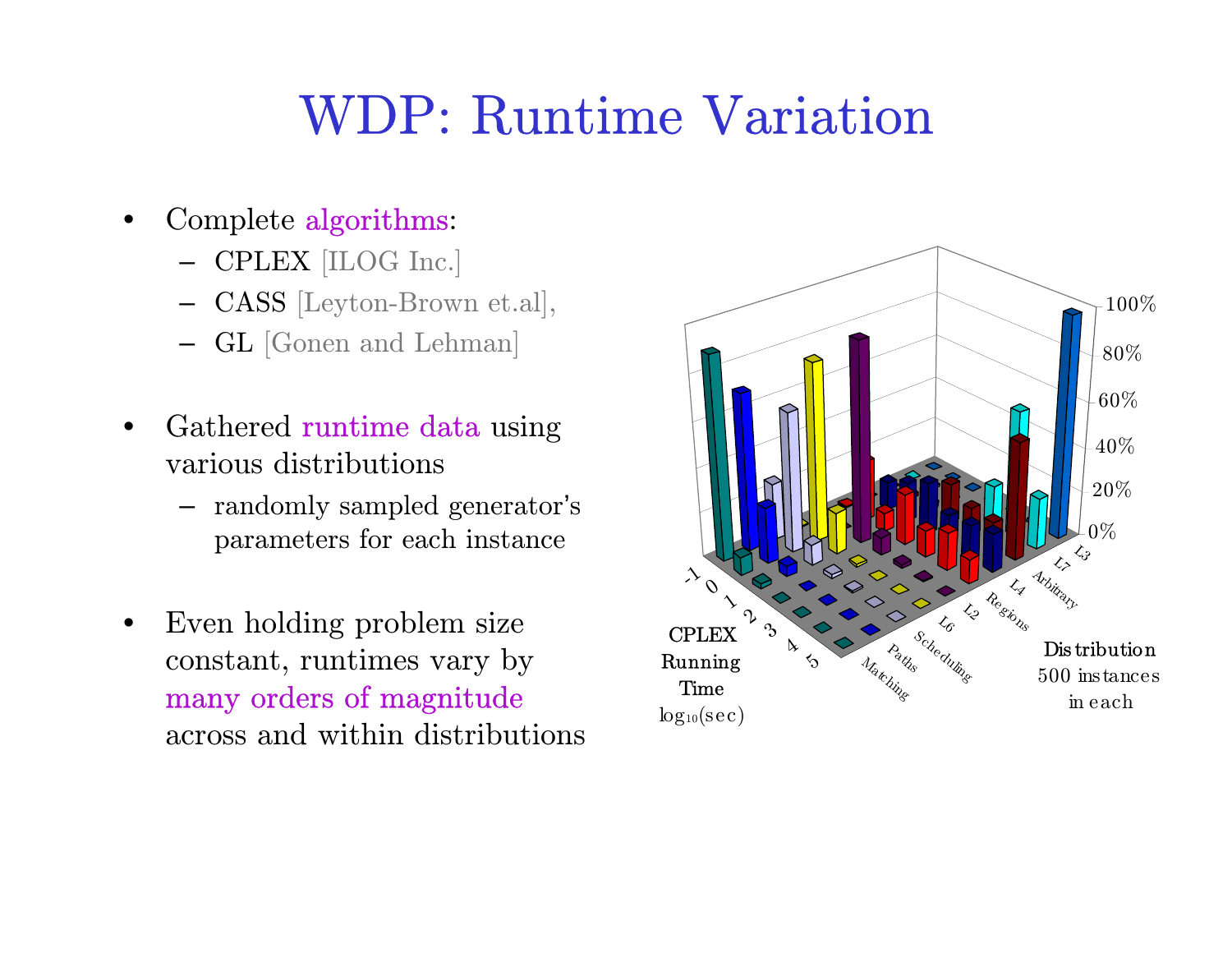# WDP: Features

- 1. Linear Programming
	- $\quad L_1^{},\, L_2^{},\, L_{\infty}^{}$  norms of integer slack vector
- 2. Price
	- stdev(prices)
	- stdev(avg price per good)
	- stdev(average price per sqrt(good))
- 3. Bid-Good graph
	- node degree stats (max, min, avg, stdev)
- 4. Bid graph
	- node degree stats
	- –edge density
	- clustering coefficient (CC), stdev
	- avg min path length (AMPL)
	- ratio of CC to AMPL
	- $\begin{aligned} & \quad \text{eccentricity stats (max, min, avg, stdev)} \end{aligned}$

 $\sum_{i=1} x_i p_i$ maximize:  $\sum \; \; x_i \leq 1$ subject to:  $\forall q$  $i|q{\in}S_i$  $\forall i$  $0 \leq x_i \leq 1$ 



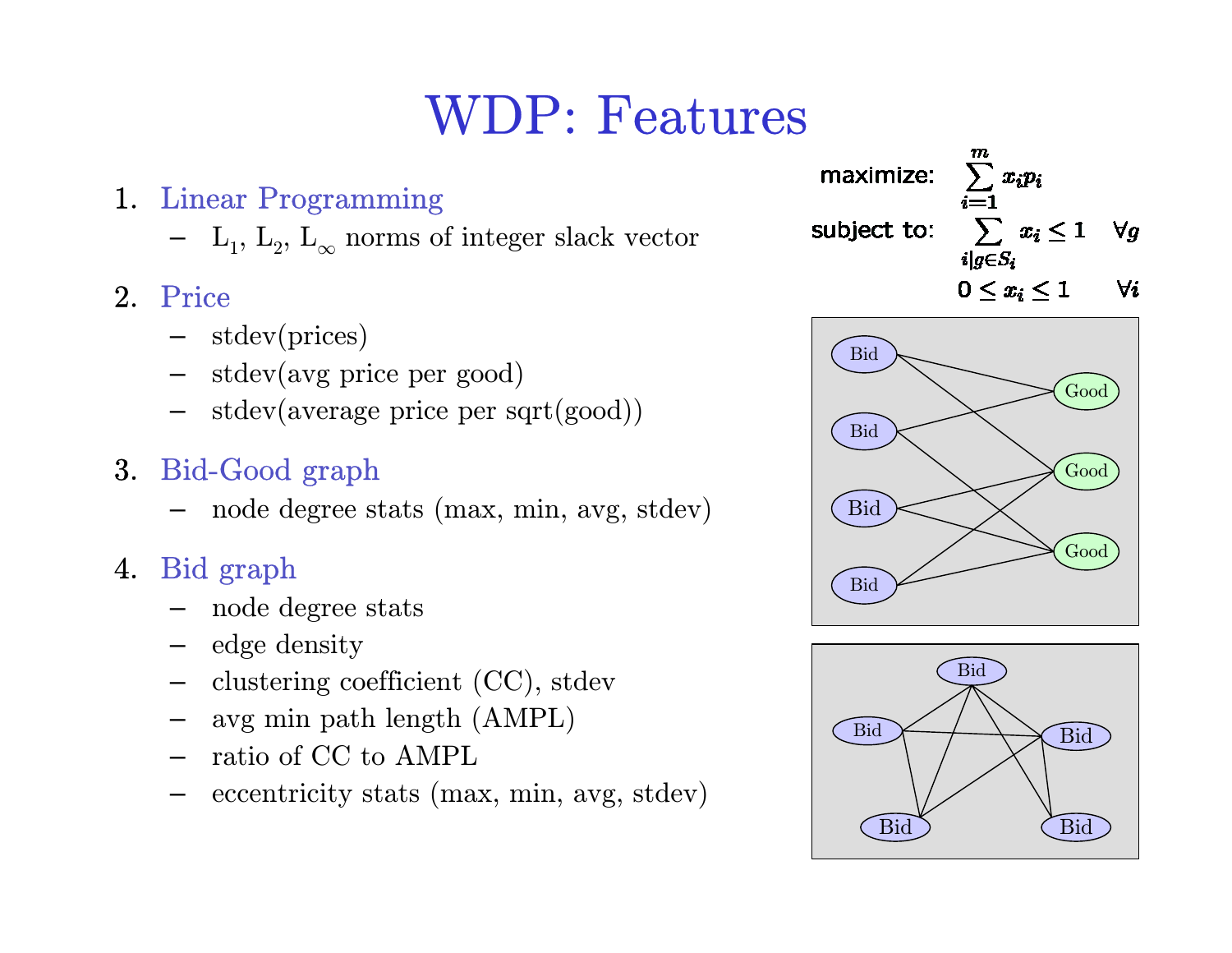## WDP: Empirical Hardness Models

- • Quadratic regression can be used to learn very accurate models
	- $-$  predicting  $log_{10}$  of CPLEX runtime



–Root mean squared error: 0.216 ( test data)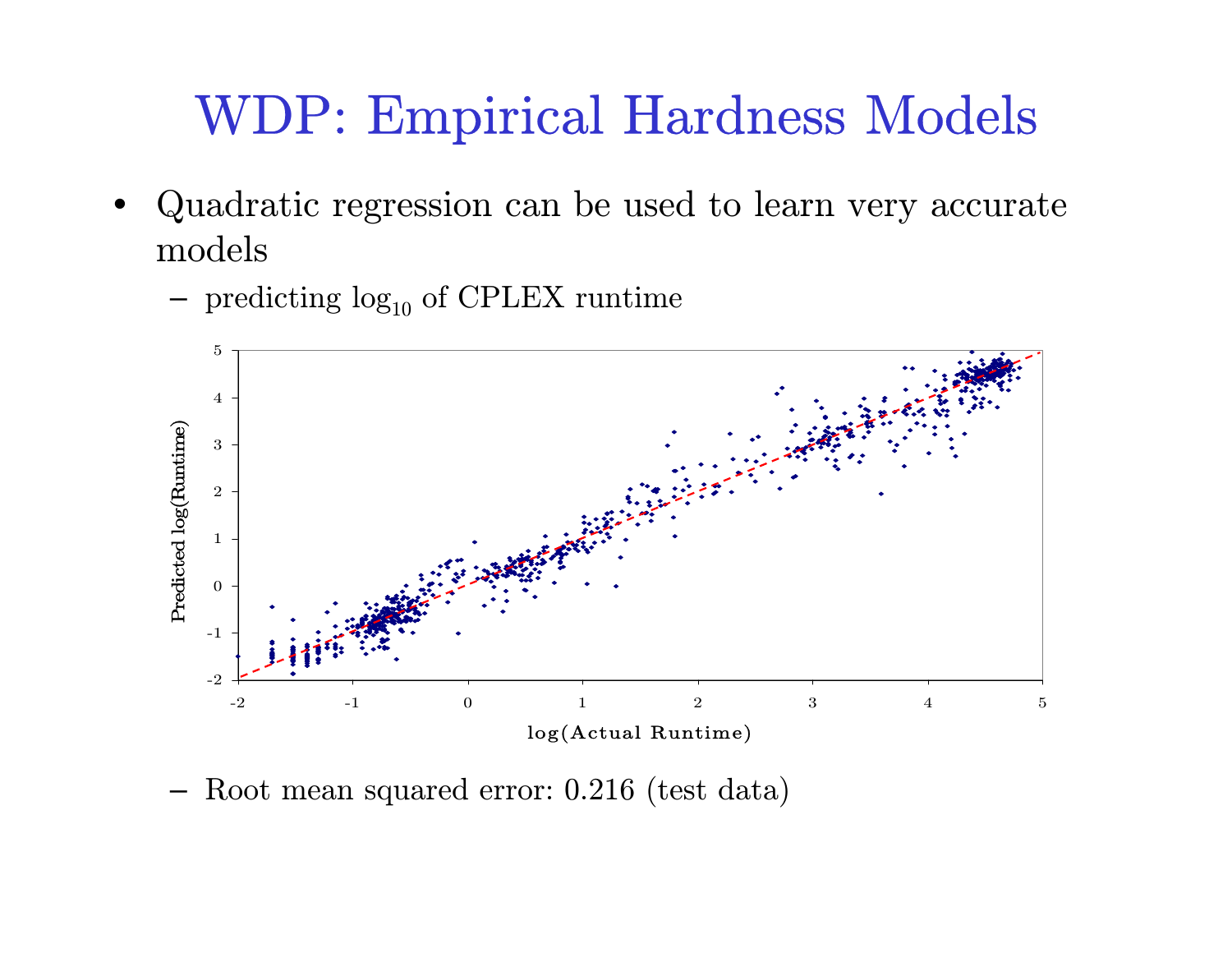## WDP: From Models to a Portfolio

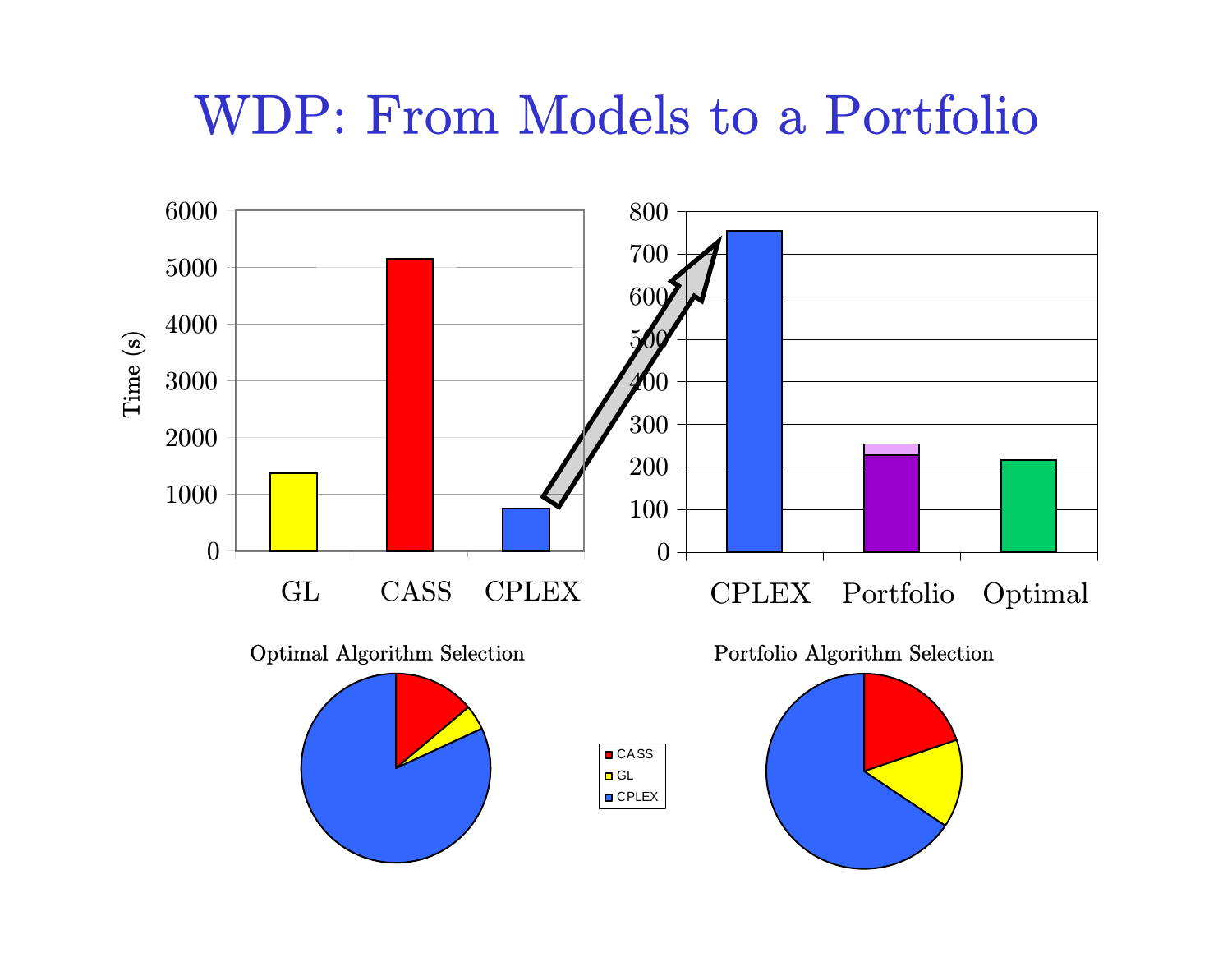# SATZilla: A Portfolio for SAT

- $\bullet$  Algorithms in the portfolio:
	- 2clseq [Bacchus] Limmat [Biere]
	- OKsolver [Kullmann] relsat [Bayardo]
	- $\textbf{- Satz-Rand} \,\,\text{[Kautz, Li]} \qquad \qquad \textbf{SATO} \,\,\text{[Zhang]}$
	- $-$  zChaff [Zhang]  $-$  Jerusat [Nadel]

- • Satzilla2 (Hors-Concours) added:
	- $-$  eqsatz  $|Li|$  $HeerHugo$  [Groote]
	- AutoWalkSat [Patterson, Kautz] (preprocessing)
- •Developed in just over two weeks!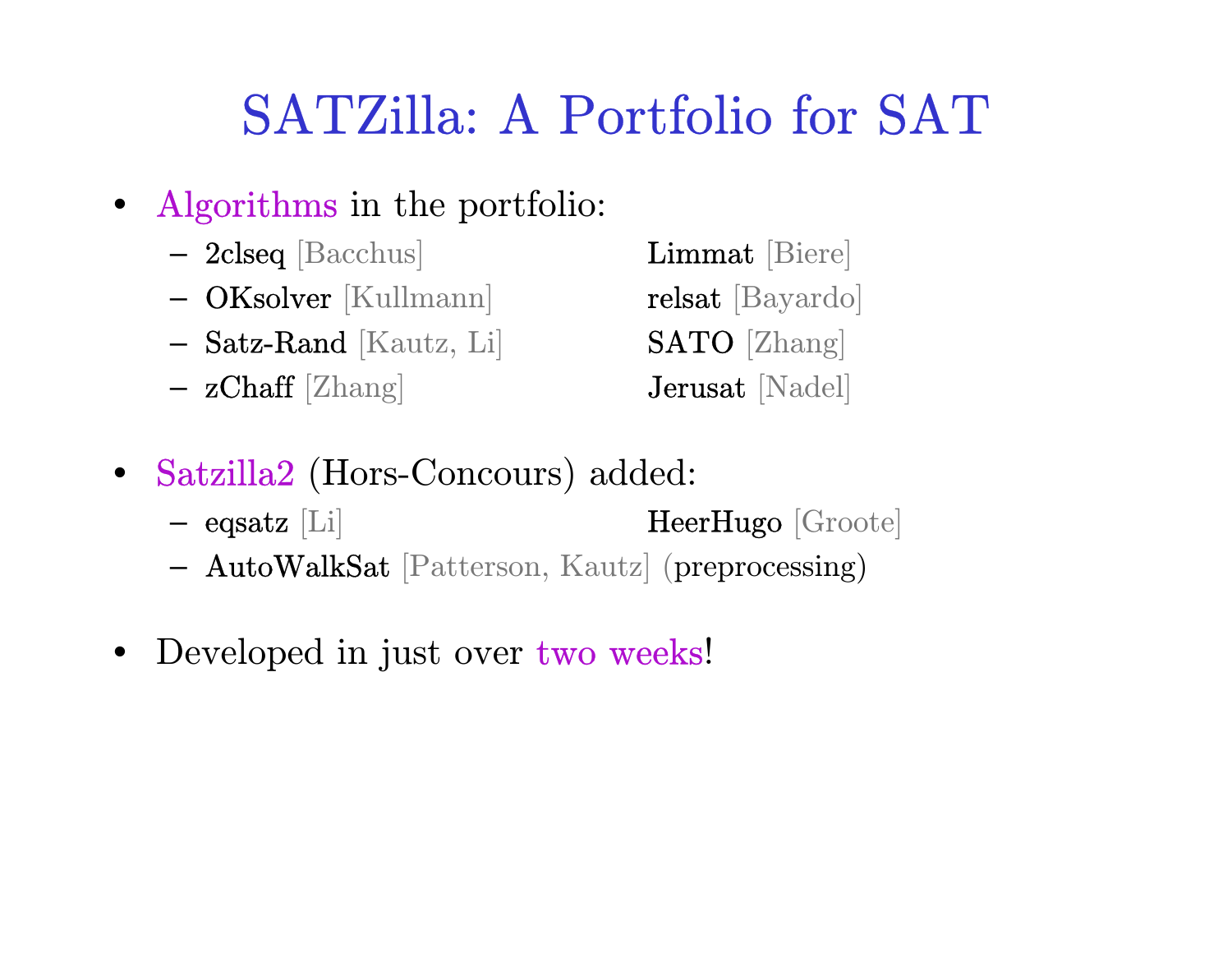## SATzilla: Features

- 1. Problem Size:  $\#vars$ ,  $\#classes$ ,  $\#\text{vars}/\#\text{clauses}$ 
	- rest of features are normalized by these
- 2. Graphs:
	- • $\bullet$  Variable-Clause (*VCG*, bipartite)
	- •• Variable  $(VG, \text{ edge whenever two})$ variables occur in the same clause)
	- •• Clause  $(CG,$  edge whenever two clauses sha re a variable with opposite sign)
		- compute stats=(max, min, stdev, mean, entropy) over node degrees
			- for VCG, both for vars and clauses
		- # of unary, binary, ternary clauses
		- stats of the CG clu stering coefficients



Clause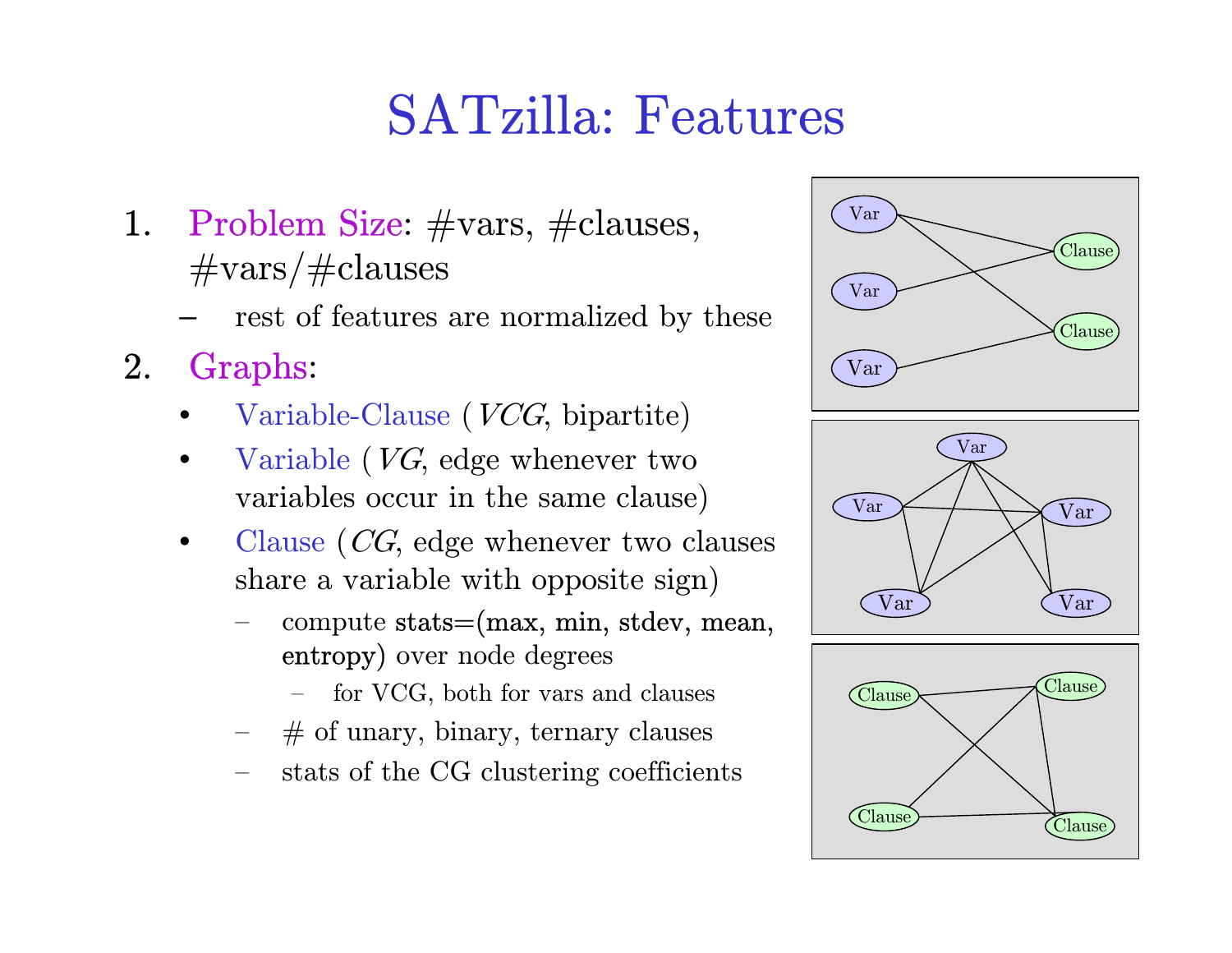#### SATzilla: Features

- 3. Stats of  $\#$  positive/ $\#$ negative literals in each clause
- 4.Stats of #positive/#negative occurrences for each var
- 5. Horn clauses
	- $-$  total  $\#\text{horn clauses}$
	- –stats of #horn occurrences for each var
- 6.  $L$ P relaxation features
	- objective valu e
	- stats of integer slacks
	- $-$  #vars set to an integer
- 7. Probing features
	- • DPLL probing features (to depth 256)
		- $\overline{\phantom{0}}$  $\#$ unit props after reaching depths 1, 4, 16, 64, 256
	- $\bullet$  Local search probing (100 probes, each probe runs to plateau/max)
		- stats of climb height (in  $\#\text{clauses}$ )  $-$  stats of  $\#\text{steps taken}$
		- stats of fraction of satisfied clauses  $\hskip1cm -$  stats of break counts/ $\#\text{vars}$
	- $\bullet$  Search space size probing (5000 random search paths with unit-prop)
		- average depth to contradiction, estimate log-num-nodes in search tree
- 
- 

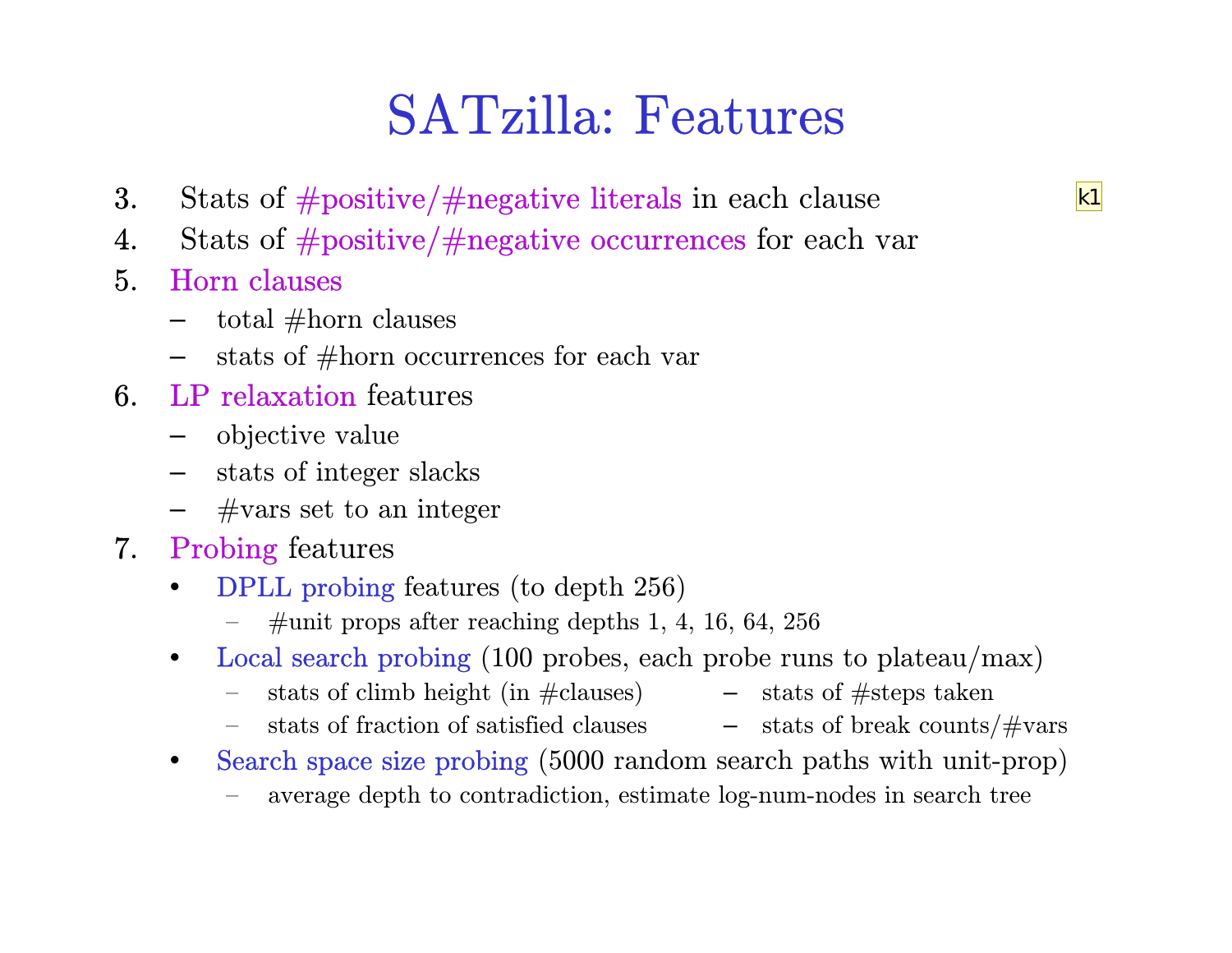**k1** # pos/# neg: should be abs(0.5 - #pos / (#pos + #neg)) so that flipping all pos and neg doesn't change the stat kevinlb, 1/1/2004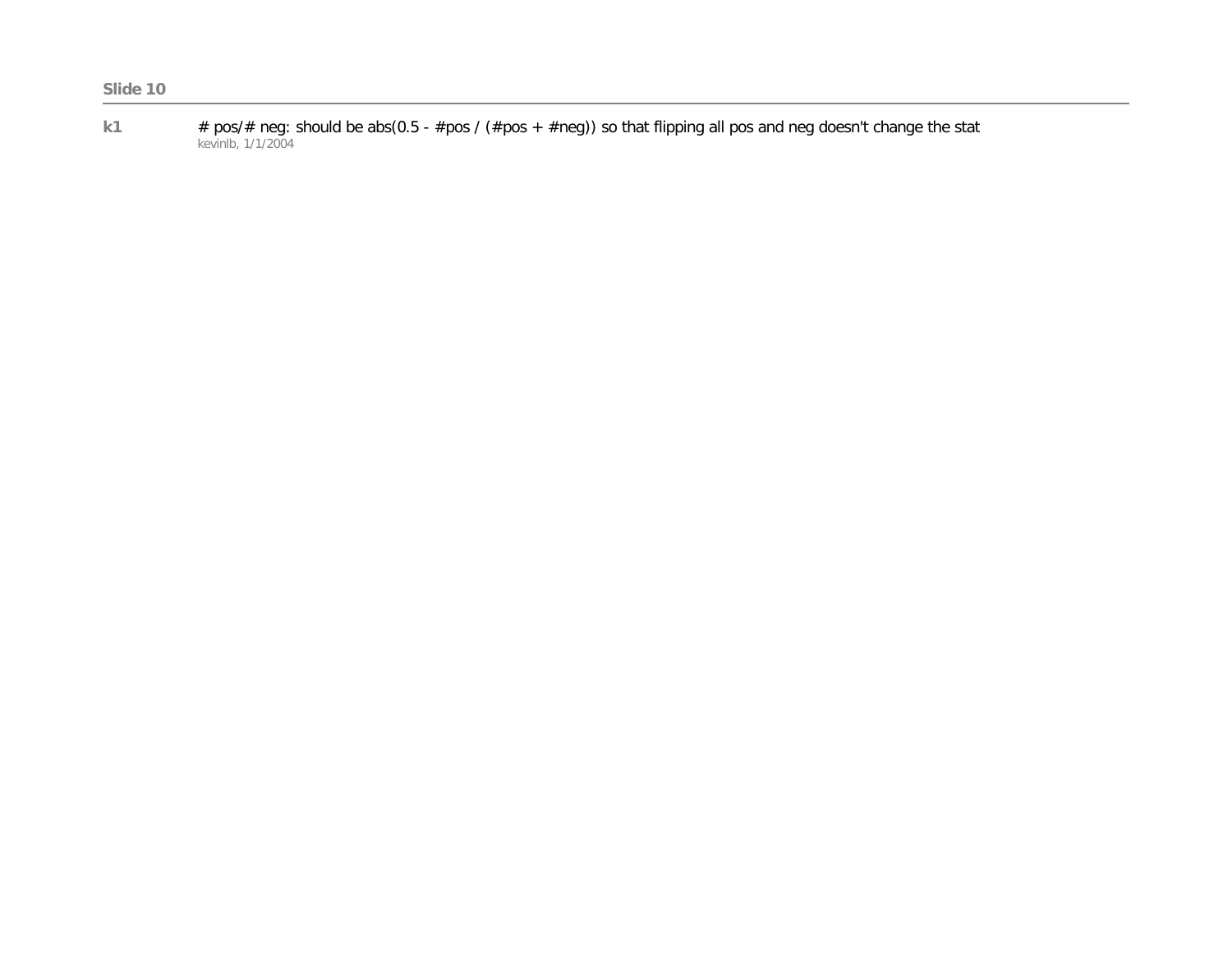## SATzilla: Models and Portfolio

- $\bullet$  Learned linear regression models for each algorithm
	- trained on more than 20000 instances
		- included 2002 competition instances
		- highly skewed towards random instances
	- training set preprocessed to **exclude instances** that were solved by all sol vers, or by none of them
	- terribl e RMSE on test set
	- enough predictive power to discriminate well
- •• On the training set, SATzilla's choice takes on average 92 seconds longer to run than the optimal choice
	- gives SATzilla an edge over its subsolvers, especially on harder instances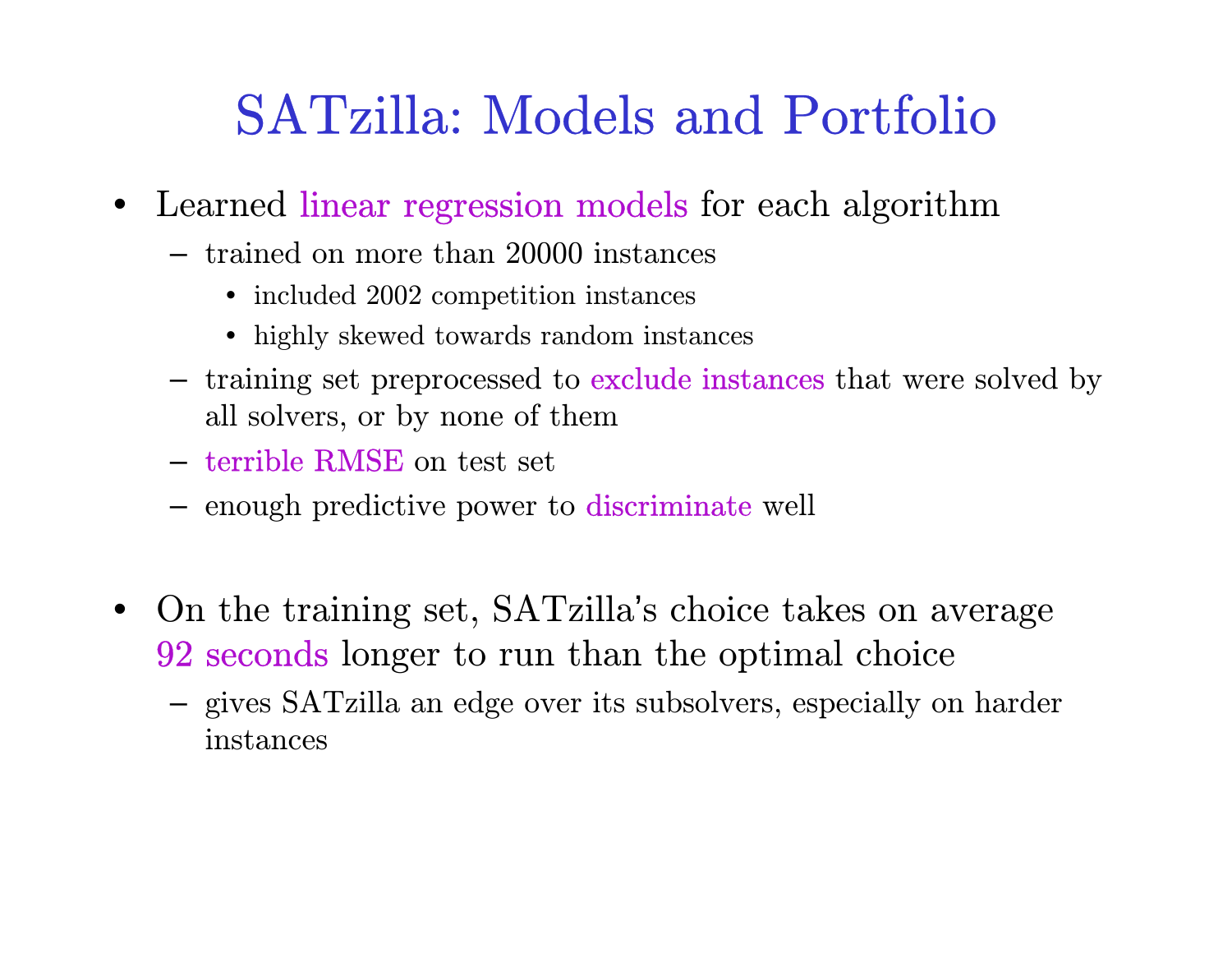## SATzilla: SAT-2003 Competition

- • $2<sup>nd</sup>$  in Random instances track
- • $3<sup>rd</sup>$  in Handmade track;  $2<sup>nd</sup>$  in Handmade track, SAT only



- •Only solver with good performance in more than one track
- • Success measured in #series solved, not #benchmarks solved
	- Satzilla 2 solved more random instances than kcnfs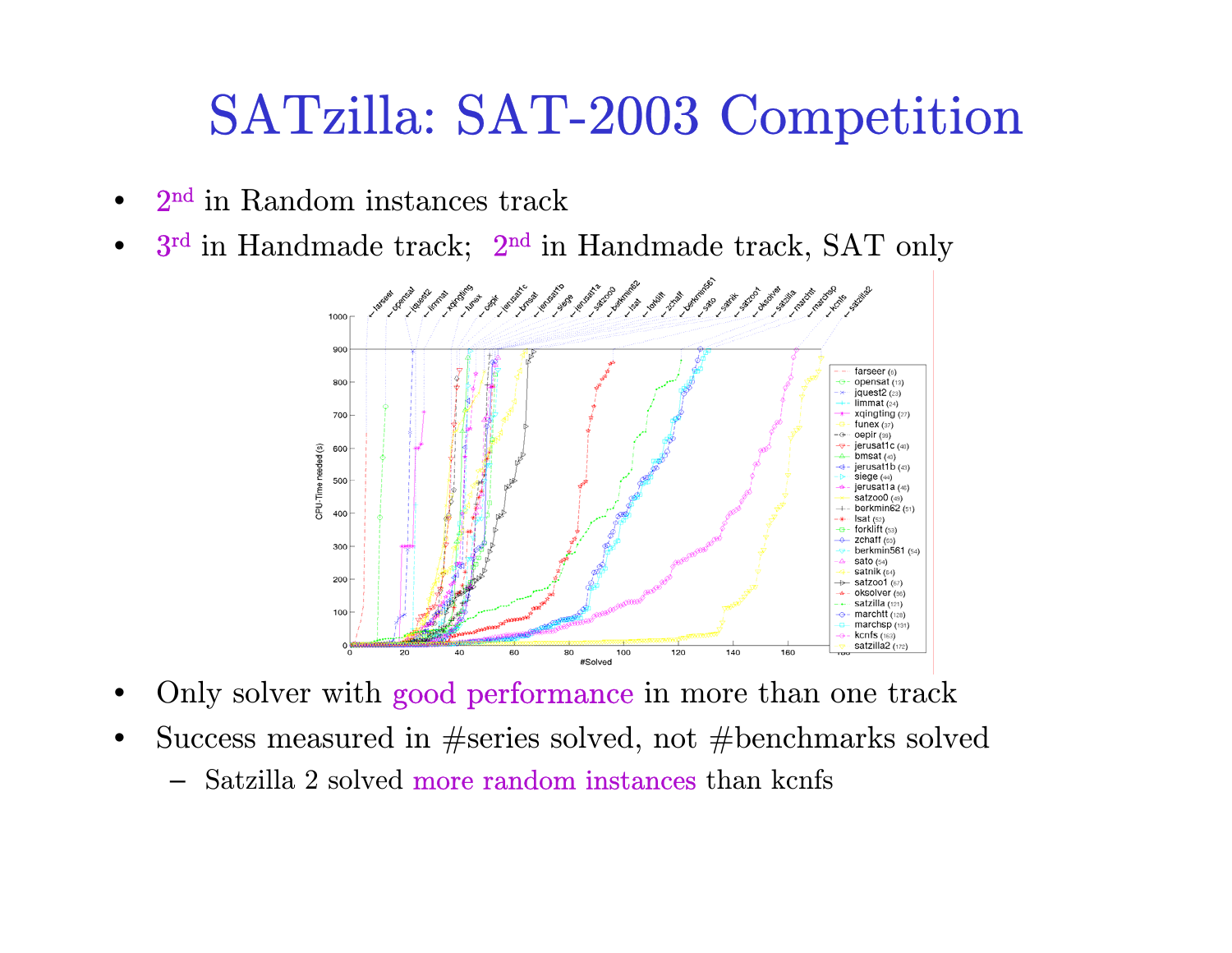# SATzilla: Areas for Improvement

- Add new algorithms to the portfolio –SATzilla outperformed all its constituent algorithms
- Construct better models
	- and the state of the as we continue to study and analyze SAT data, our model accuracy is increasing
- Spend more development time to eliminate bugs
	- –LP features timed out on many industrial benchmarks



- • instead of using a fallback solver (zChaff), SATzilla picked one essentially at random, but most don't do well on industrial
- some "random " instances wer e solved but didn't count!
	- Relsat was chosen, and actually solved them, but it had an output bug  $\otimes$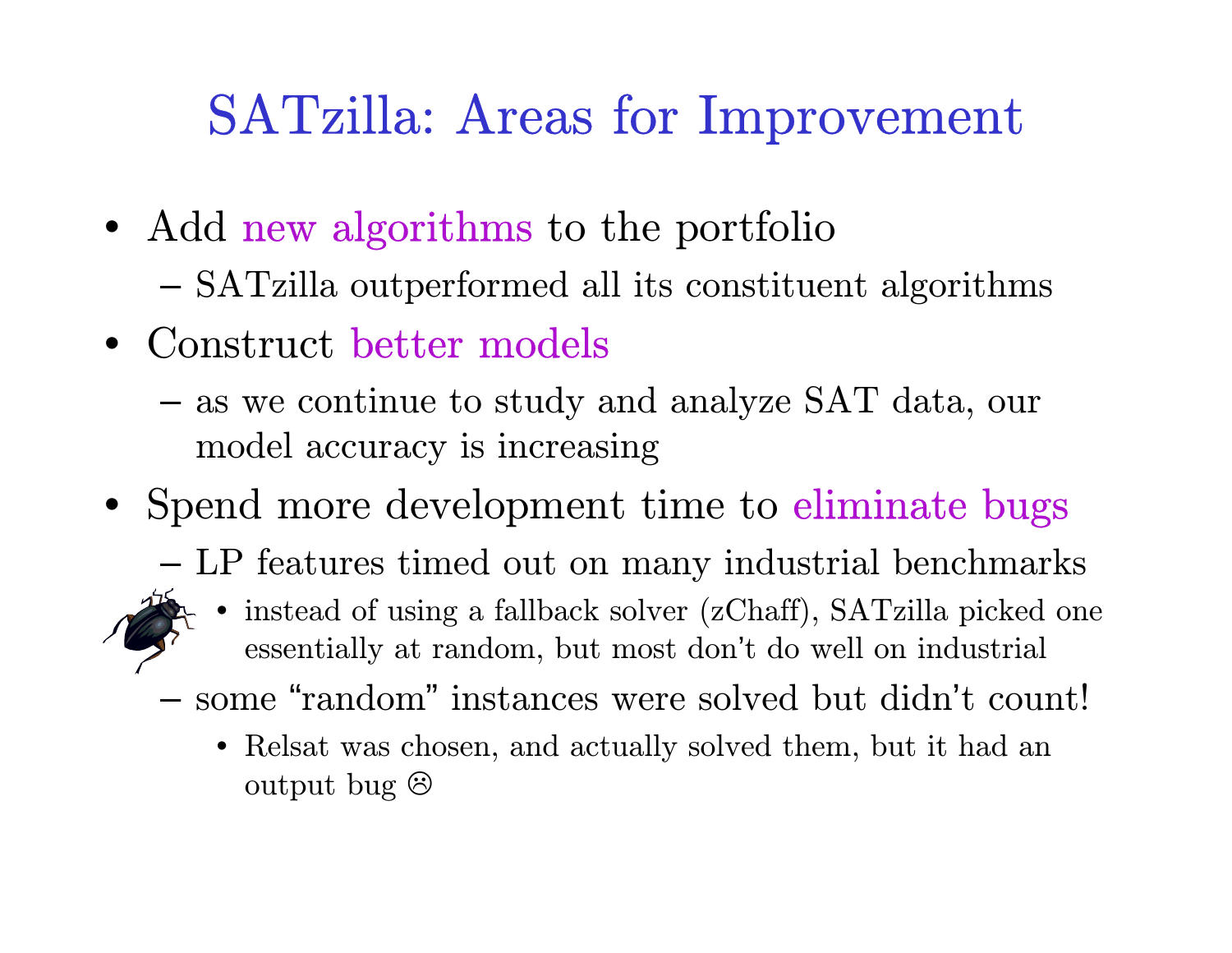## Conclusions

#### • WDP

- models: very mature, high accuracy
- algorithms: one is dominant, limiting the size of possible gains from a portfolio approach

#### • SAT

- **Hart Committee** – models: more of a proof of concept, much room for improvement. However, discrimination accuracy is much better than prediction accuracy.
- algorithms: many are strong and correlation is fairly low, making this an excellent domain for future study